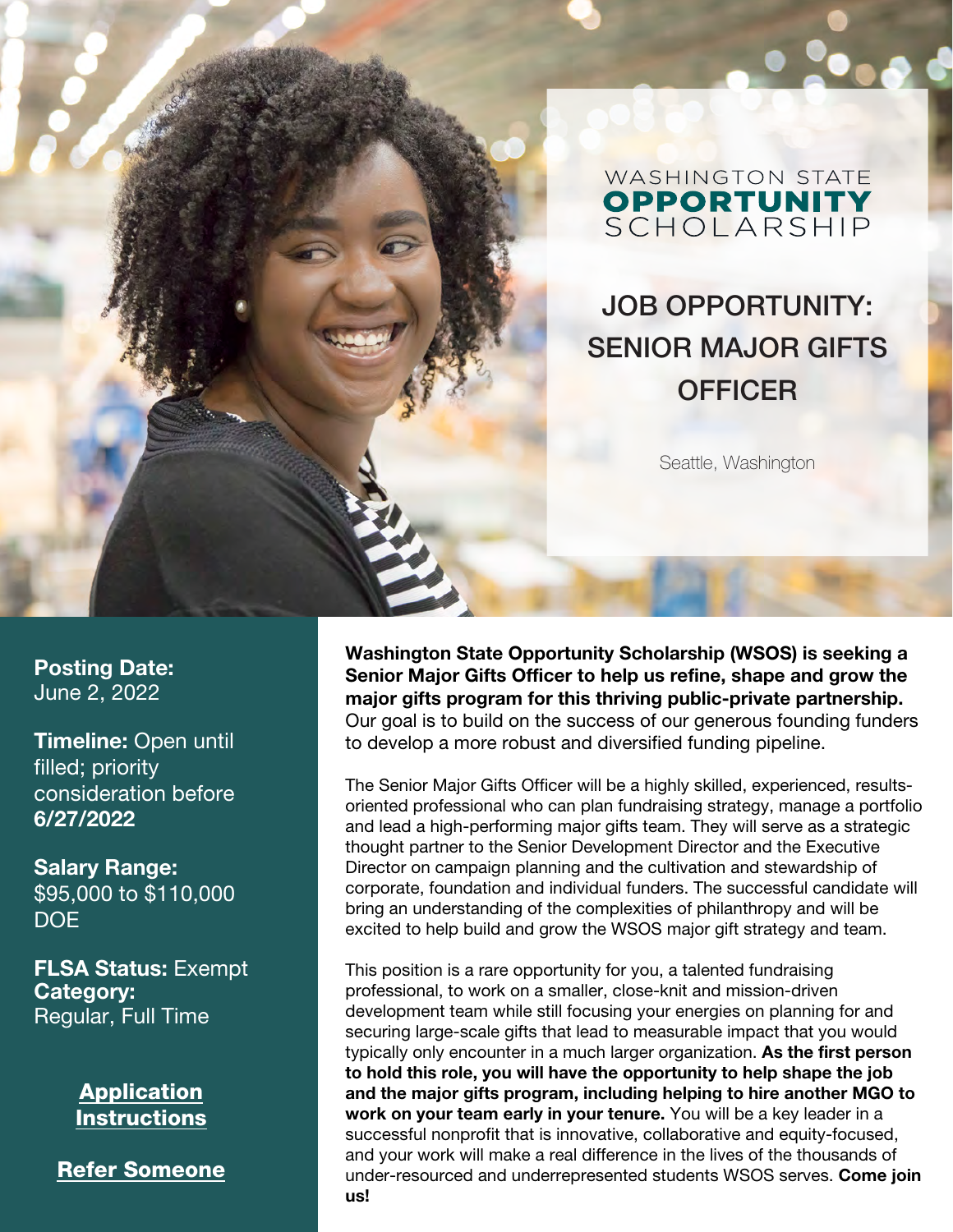

## WSOS: A UNIQUE MISSION AND FUNDING MODEL

Across the state, Washington has more science, technology, engineering, math (STEM) and health care jobs than it can fill, yet our higher education system cannot keep up with the demand for skilled employees. The Washington State Opportunity Scholarship (WSOS) is a unique public-private partnership designed to address our talent shortage as well as the opportunity gap in higher education. We connect our state's leading industries to top students from diverse backgrounds by reducing barriers to education and providing a supportive pathway for academic progression and career development. This powerful public-private partnership is the first of its kind in the country, and is a "win-win-win" for Washington students, Washington industry, and Washington state residents.

Bipartisan support launched WSOS in 2011, with the state legislature pledging to match private contributions dollar-for-dollar. Industry leaders, including founding partners Microsoft and Boeing, provided cornerstone support to unlock state match funds to develop a robust pipeline of Washington students for Washington jobs. This model has resulted in tremendous fundraising success: to date, WSOS has raised more than \$280 million to support our mission and sustain our scholarship model through 2025, with \$31 million raised in private funds the last calendar year alone.

As we look to the next ten years, we have begun the process of transitioning from reliance on a small group of founding funders to a longer-term, sustainable funding model that includes ongoing support from a wider network of corporations and foundations. Our goal is to build a robust funding pipeline made up of committed businesses, foundations and philanthropists who share our vision and goals. Planning for and implementing this forward-looking and inclusive major gift strategy will be the crux of the work of the Senior Major Gifts Officer.

# KEY RESPONSIBILITIES OF THE POSITION

The Senior Major Gifts Officer reports to and works closely with the Senior Development Director in the strategy and management of WSOS's major donor portfolios (individuals, corporate and foundation prospects.) In collaboration with the Executive Director, Senior Development Director, and the other members of the development team the SMGO will:

- Oversee the major gifts program: plan for and manage each step of the major donor pipeline including discovery, qualification, cultivation, solicitation and stewardship
- Manage relationships and secure investments from a portfolio of 50-75 opportunities (proposals/ prospects) that are \$250,000+
- Lead and supervise a high performing major gifts team that will include a MGO and the Development Operations Coordinator, as well as oversee the WSOS contract grant writer's work. This will include hiring and onboarding the new MGO early in the Senior MGO's tenure.
- Support key board members and volunteers in their fundraising efforts, and be one of the lead staff members on the Campaign Steering Committee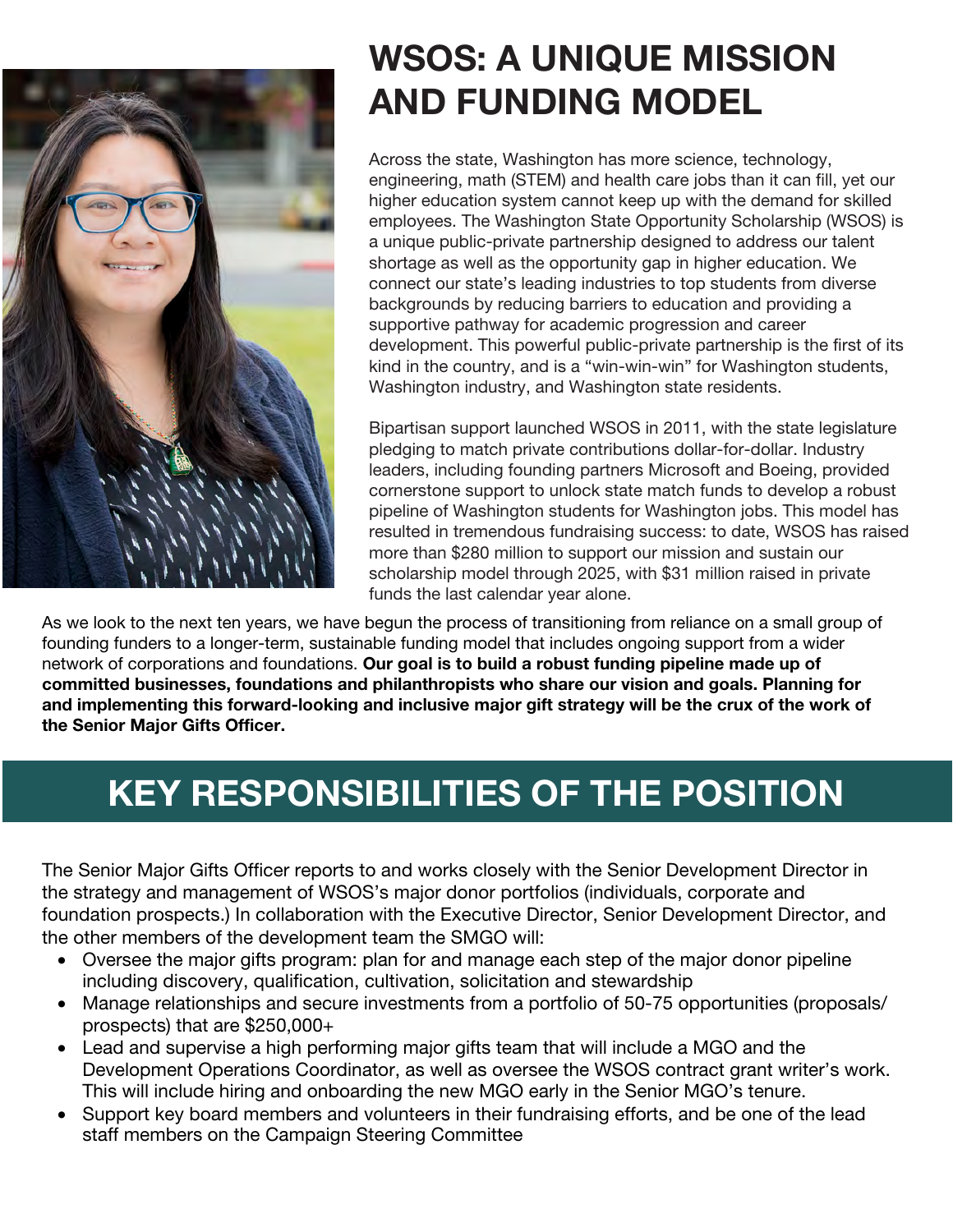# WORKING AT WSOS



The workplace culture at WSOS is mission-driven and equity-focused, and it is our goal to create a working environment where people are inspired to do their best work. We create a space built on trust where people can think creatively, voice their opinions and iterate to great. We have built a collaborative team, and we spend time investing in relationships. We acknowledge the humanity of our Scholars, staff and partners. We believe we are powerful because of the diverse perspectives staff bring, and we seek to understand and offer one another grace and acceptance. We commit to giving and receiving feedback honestly and often. We set bold goals centered around impact and have high expectations for ourselves, and we hold ourselves and others accountable to them.

Staff at WSOS work two days in the office and three days remotely; in-office days occur on a consistent schedule so teams can interact, support each other and collaborate effectively. For this position, it is expected that as much as 40% of the Senior Major Gift Officer's time would be spent in the field (or virtually) meeting with Puget Sound area funders; these meetings would likely take place throughout the work week (that is, on either in- or out-of-office days).

### THE IDEAL CANDIDATE

The ideal candidate for this position is an experienced major gifts fundraiser who is inspired by WSOS's work in supporting under-resourced students to meet their educational and career goals. Specifically, they will demonstrate:

- Significant experience securing major gifts, ideally from corporations and foundations as well as individuals. A proven track record of building relationships with potential funders and closing gifts ideally in excess of \$100,000.
- Experience formally or informally leading a team for shared success in meeting goals and outcomes. Experience hiring and directly supervising development staff is preferred.
- Experience and comfort in stewarding relationships with high-profile, high-net-worth individuals as well as corporate and foundation representatives and board members.
- A nuanced understanding of the current philanthropic landscape, and the ability to strategically plan a major gifts fundraising program that addresses relevant challenges and opportunities.
- Bachelor's degree, or equivalent experience.

In addition to these skills, the ideal candidate should be committed to and capable of working successfully as part of WSOS's inclusive and collaborative workplace and team. Candidates should demonstrate initiative and integrity in their leadership, as well as the ability to give and receive feedback respectfully, to thoughtfully consider and embrace new ideas and different perspectives, and to reflect on challenging situations as opportunities to learn.

#### Additional requirements:

- References and a short personal diversity or equity statement will be required of short-listed candidates later in the process.
- Valid state driver's license or identification card; access to reliable transportation for business travel, proof of automobile insurance if using a personal vehicle for business travel.
- A criminal background check absent of offenses impacting ability to perform in the role.